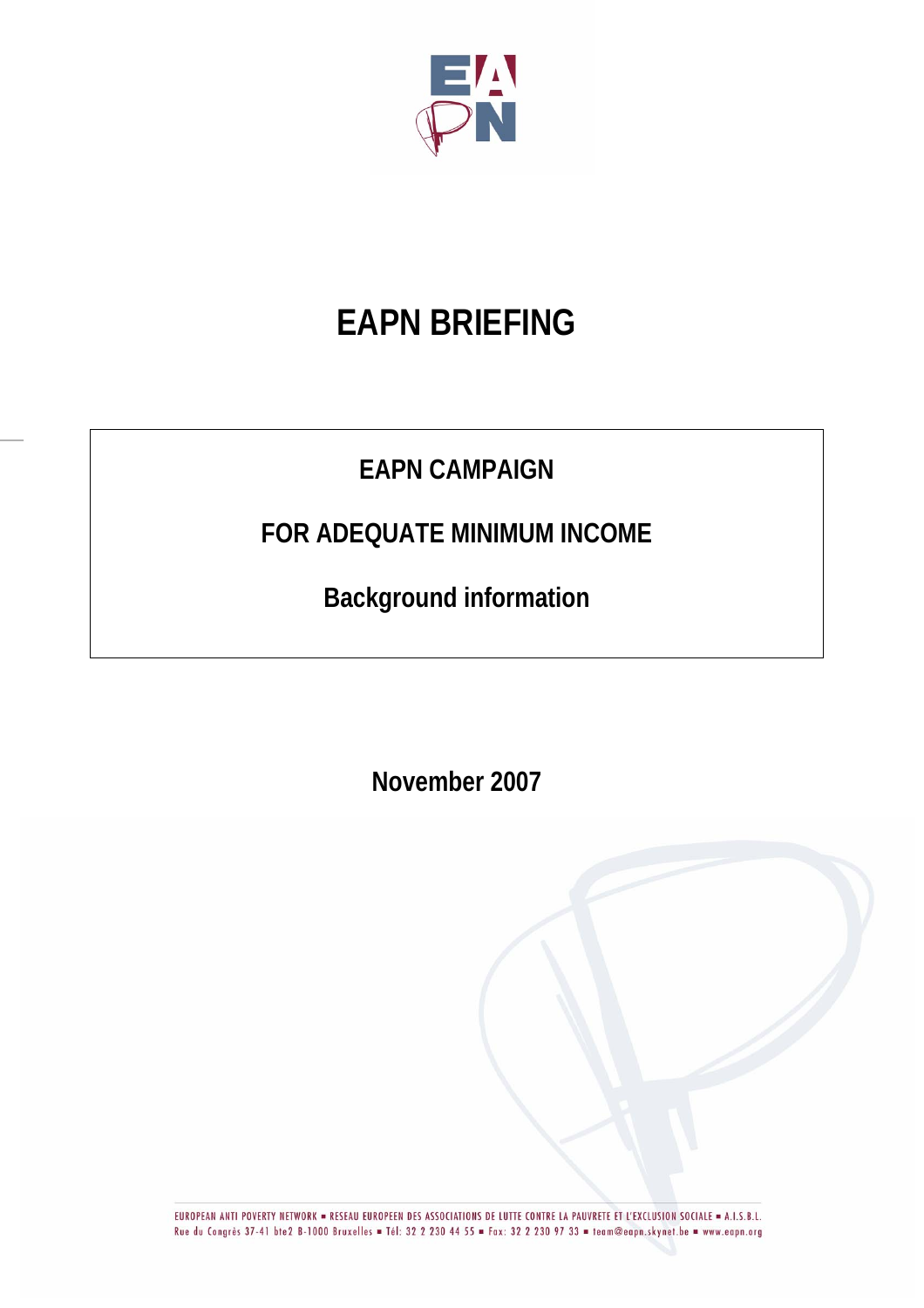#### **TABLE OF CONTENTS**

| 1 <sub>1</sub>                                                                                            |
|-----------------------------------------------------------------------------------------------------------|
| Minimum Income schemes are not accessible to all today and the levels are too low to allow<br>1.1.        |
| Increased conditionality and compulsion are attached to the Minimum Income schemes with<br>1.2.           |
| 1.3. There is a lack of public and political recognition of the right to access minimum resources, due to |
| 2.                                                                                                        |
| MINIMUM INCOME IN THE EU PROCESSES: SOME POSSIBLE PROGRESS THROUGH THE<br>3.                              |
| 3.1.                                                                                                      |
| 3.2. The current consultation on action at EU level to promote the 'active inclusion of the people        |
| EAPN PAST AND CURRENT ACTIVITIES ON MINIMUM INCOME: DEBATING, LOBBYING,<br>4.<br>8                        |
|                                                                                                           |
|                                                                                                           |
|                                                                                                           |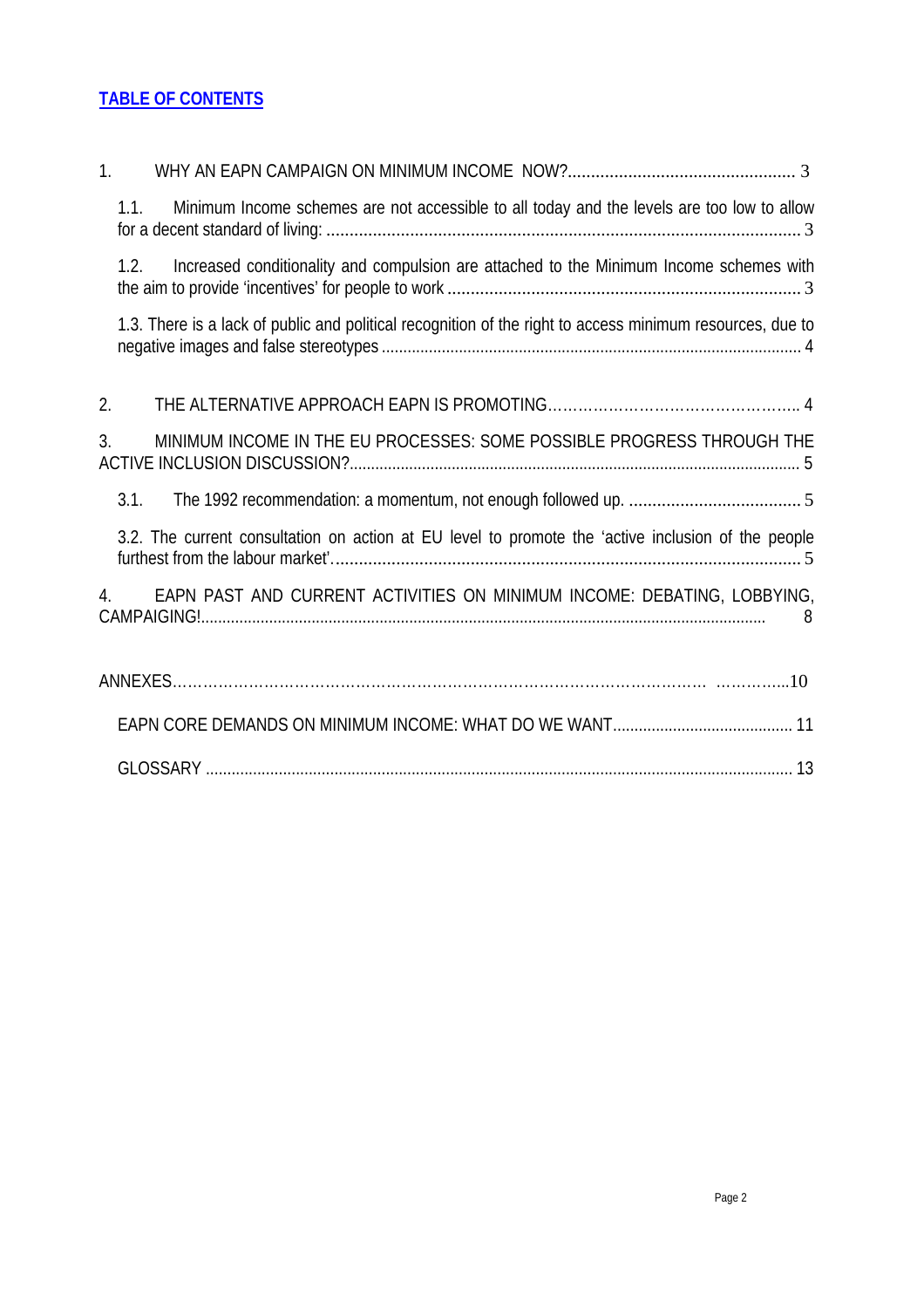### **1. WHY AN EAPN CAMPAIGN ON MINIMUM INCOME NOW?**

Minimum Income can be defined as a non contributory income guarantee that enables people who cannot fend for themselves, to receive a minimum amount of monetary income. 24 out of 27 Member States have minimum income schemes in place at this present time, but there are serious flaws with the accessibility and the adequacy of these schemes.

Poverty is not only about money (see EAPN poverty explainer, 2007 on www.eapn.com), but having sufficient money to live on is an essential pre-requisite for a decent life. Minimum Income schemes are also the corner stone of social protection. In a framework of lack of progress in the fight against poverty there are 3 main reasons why EAPN wants to campaign now on Minimum Income:

- Minimum Income schemes are not accessible to all today*,* and the levels are too low to allow for a decent standard of living.
- Minimum Income schemes are increasingly associated with compulsion and with a negative image of the poor, which undermines a key positive element of the European social model.
- EU level willingness to go further on the issue of minimum income is hindered by a lack of political commitment, but there is a window of opportunity to make progress with the ongoing 'Active Inclusion' process.

### 1.1. Minimum Income schemes are not accessible to all today and the levels are too low to allow for a decent standard of living:

Minimum income schemes do not exist in all EU countries Italy, Greece and Hungary do not have such schemes organized at national level.

Accessibility for all is not guaranteed in the places that they do exist. Some groups are not entitled to Minimum Income due to their age, employment situation, or status as migrants

Complexities of the systems prevent people from taking up their rights: the support schemes that do exist are often a complex, entangled mesh, which many find very difficult to traverse which acts as a barrier to claiming what is rightfully theirs.

Minimum Income schemes are not set at a level adequate enough to lift people out of poverty. They do not take into account the rise in the cost of living nor the increasing price of services that people rely on, such as housing or energy. They fail to consider the reality of heavy financial deficit that people are often forced to live with.

### 1.2. Increased conditionality and compulsion are attached to the Minimum Income schemes with the aim to provide 'incentives' for people to work

The difficulties of living on an inadequate income are growing.

More and more conditions are being placed on receiving the minimum income /social welfare in an effort to force integration into the labour market. Benefits are reduced after a certain period, as an 'incentive' to become more active in finding employment. This results in making in some cases social benefits conditional on the take up of low quality jobs which do not correspond to personal competencies and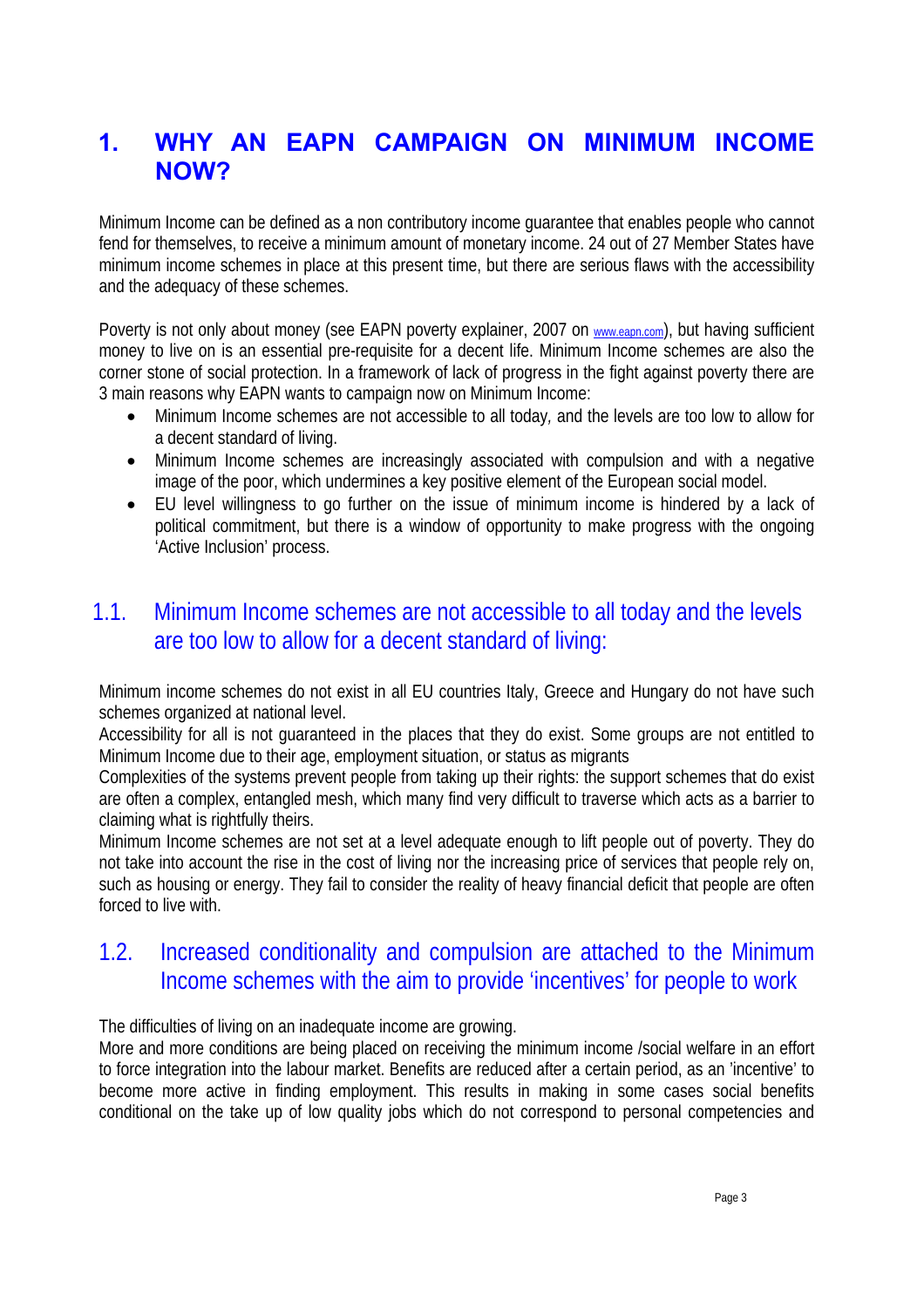needs. These sanctions are unfairly leaving people in situations where they receive no income at all to live on.

Contrary to the populist beliefs which informs this compulsion approach, people do want to find work and be useful in their society but they are faced with many obstacles and barriers (such as lack of quality jobs, access to education and training etc, lack of support services like child and other care services) that prevent them from doing so.

### 1.3. There is a lack of public and political recognition of the right to access minimum resources, due to negative images and false stereotypes

There is a huge void in political and public recognition of this situation linked to the stigmatization of receiving benefits and the often false impressions that exist of people who survive on this minimum income. Instead of being seen as essential for a decent society and a safeguard for all, available when necessary, it is seen as a hand out given to lazy people who have no intentions of finding work.

The access to minimum income is a social right and the pre-requisite for a dignified life. In a decent society, no individual – man, woman or child should be forced to live below this level. The provision of minimum income in our society brings many positive things, not only does it provide a safeguard to those in precarious situations who are not able to work but provides people with the necessary security so that they can actively seek work, rather than having merely to struggle to survive. Without the provision of minimum income, poverty would be a much higher cost to society in terms of healthcare, education, public costs etc.

## **2. THE ALTERNATIVE APPROACH EAPN IS PROMOTING.**

Based on the expertise of its members and the vision shared within the Network EAPN wants to promote a different approach:

• Access to decent and adequate income should be considered as a **basic right** for all, as part of the right for all to have a dignified life.

• Minimum Income schemes should be recognized as a key element in Social Protection systems, necessary to increase **social cohesion** and fight against poverty, as well as to build a cohesive society for future generations.

• **Not** providing adequate minimum income schemes has huge costs in terms of social cohesion, as it leads to greater demands on social protection systems and greater societal divisions,. It is important to highlight this fact with the aim of countering negative ideas associated with minimum income – such as it leading to benefits dependency, promoting passive behaviour or as a non productive heavy burden for public finances.

• An **integrated approach** should ensure that access to Adequate **Minimum Income**, access to decent jobs and access to **quality services** are developed and mutually reinforcing, whilst ensuring that adequate financial and other support is provided for people for whose work is not a option, due to family responsibilities, age, disability etc.

• The assumption that employment is automatically the route out of poverty and social exclusion should be challenged: A high proportion of the most disadvantaged people often only access low-paid and precarious work and more than 7% of the working population suffer **in work poverty**. Inadequate minimum income schemes act as an incentive for poverty level wages.

• Not everybody is able to work, nor is paid work always the best first step to inclusion. A positive strategy would support individual pathways, helping people to gain confidence and competences which would lead to more autonomy as part of an integrated, multidimensional approach.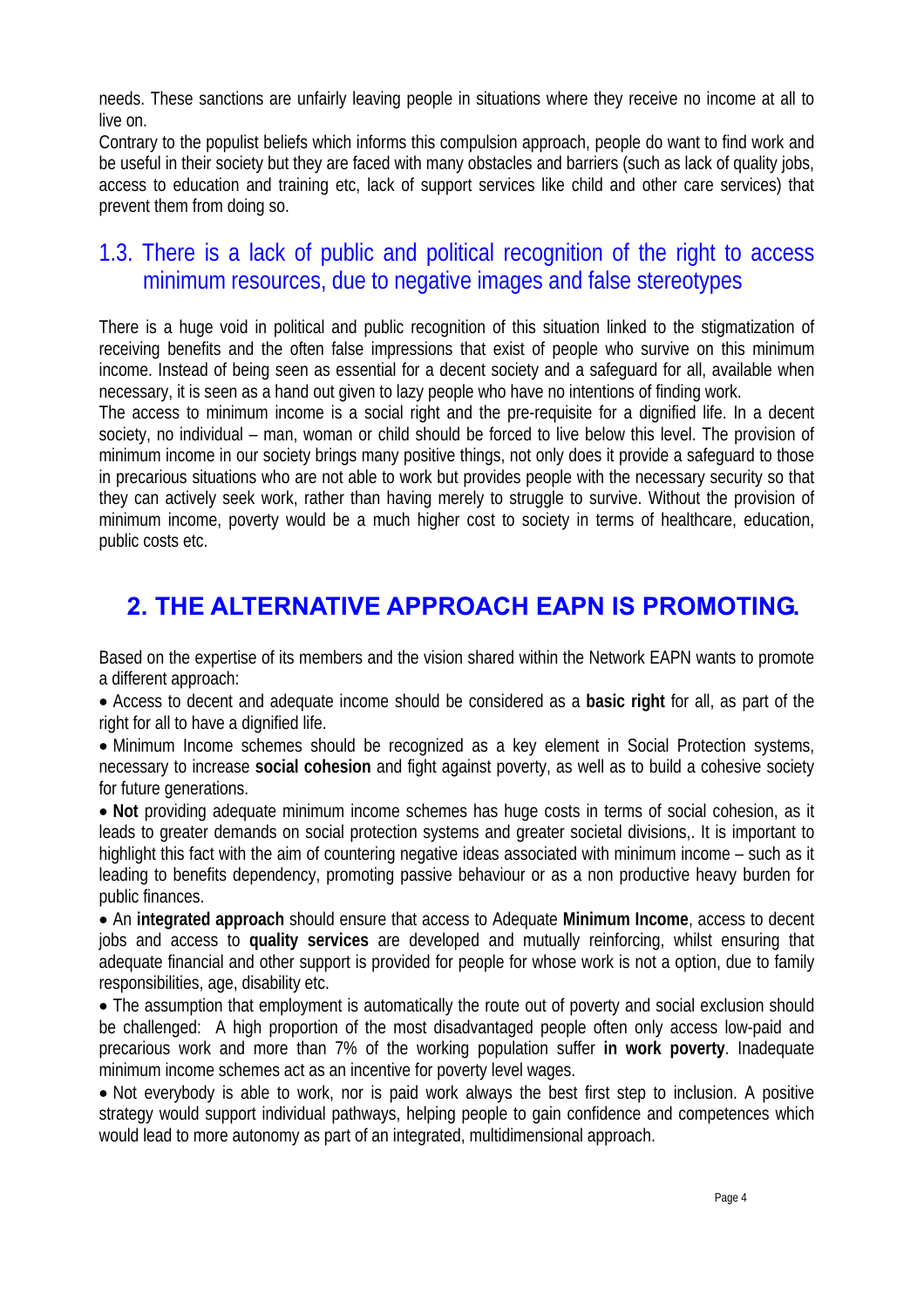• The increasing conditionality that is being imposed on access to **minimum income** schemes in order to force integration into the labour market should be challenged. This is neither effective nor socially just, particularly when dealing with vulnerable people who are furthest from the labour market, and their children.

• If the EU is to be social, it must be seen as contributing to social progress by enabling access for all to minimum income adequate for a dignified life, when needed.

### **3. MINIMUM INCOME IN THE EU PROCESSES: SOME POSSIBLE PROGRESS THROUGH THE ACTIVE INCLUSION DISCUSSION?**

### 3.1. The 1992 recommendation: a momentum, not enough followed up.

The 24 June 1992, the European Council came to a momentous unanimous agreement: to lay down common criteria on "sufficient resources and social assistance in social protection system" (Recommendation 92/441/EEC).

Members States were asked to

- Recognize the basic right of a person to sufficient resources and social assistance to live in a manner compatible with human dignity as part of a comprehensive and consistent drive to combat social exclusion
- To give access to that right without time limit within the framework of social protection systems.
- To fix the amount of resources considered sufficient to cover essential needs with regards to respect for human dignity
- To implement the measures laid down in the Recommendation progressively from now on.

#### **How this recommendation has been implemented?**

Since 1992, most Member States have introduced or developed Minimum Income system, apart from notable exceptions (Hungary, Greece, and more recently Italy). But there are significant differences in the working of these schemes across the EU and their impact on vulnerable people.

In 1999 the Commission in its implementation report on the Recommendation, noted that the number of minimum income recipients had increased since the 1980's, with single parent families (90% women) and single men being the main beneficiaries.

In 2002 the first joint report on Social Protection and Social Inclusion showed progress made with 13 out of 15 Member States introducing a minimum income scheme. In 2004 the Second Report raised new concerns about the need to ensure that minimum income schemes were not a disincentive to employment. However, misgivings were highlighted about the relative adequacy of such schemes and how this was measured

### 3.2. The current consultation on action at EU level to promote the 'active inclusion of the people furthest from the labour market'.

#### ■ **A** new context after the revision of the Lisbon strategy in 2005

The Lisbon Strategy, launched 2000 and initially focusing in a balanced way on three pillars (Economic policies, Employment policies and Social policies) has been reviewed in 2005 and refocused on growth and jobs first. This new approach insisted on impact of demographic change and the need to increase the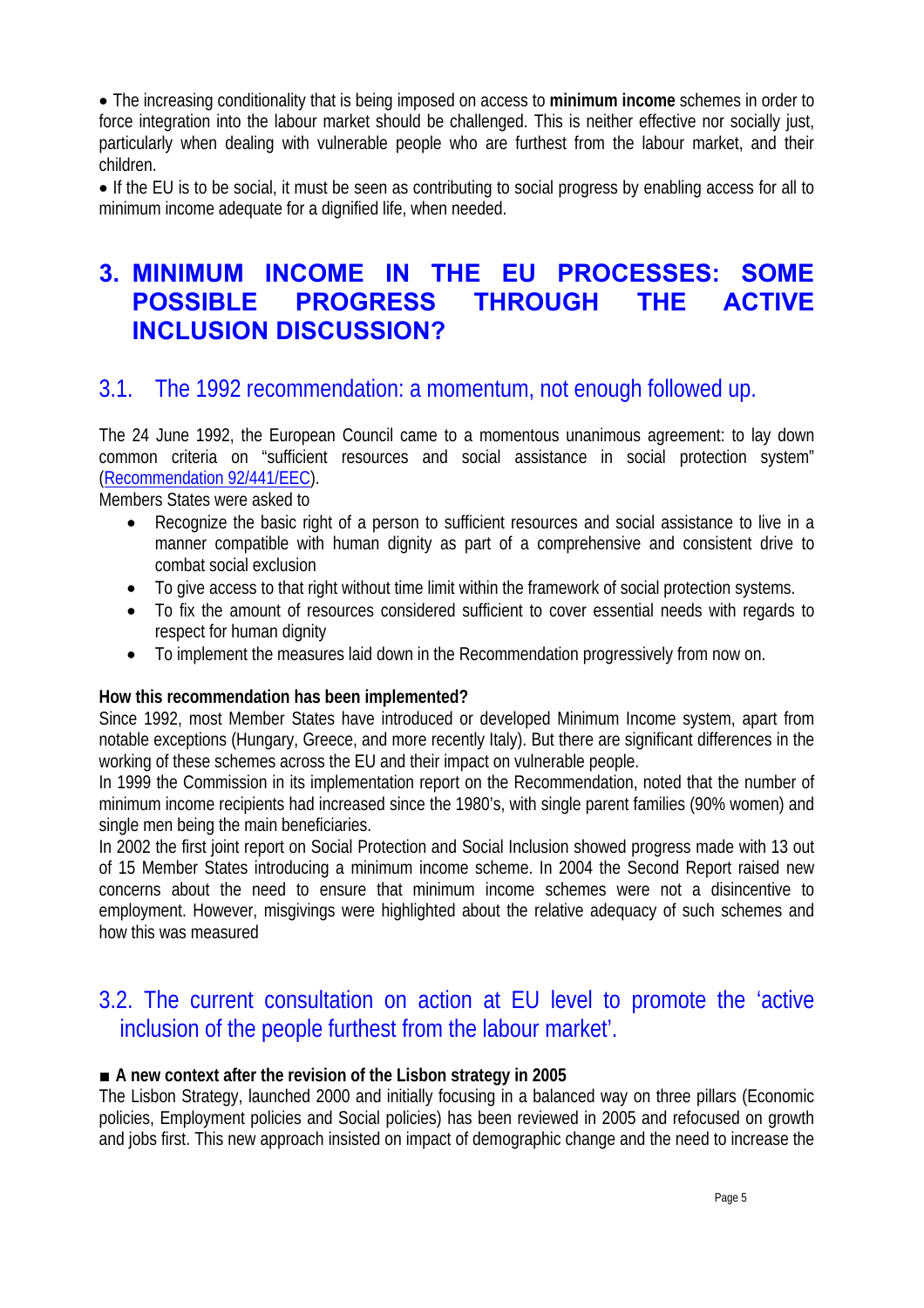proportion of people active to ensure the sustainability of the pension system. The approach developed was that public policies should first support growth and jobs, and then social inclusion would derive automatically. A strong focus has been put on the so called 'disincentives affects' of social protection, and the need to 'make work pay' so that people are encouraged to take on work.

In this context a new initiative to move forward on the Implementation of the 1992 Directive was announced, in February 2005 in the EU Social Agenda.

■ **ACTIVE INCLUSION - In February 2006 the Commission published its promised Consultation on Minimum Income**, **but with a dramatic change in focus** – emphasising the role of growth and employment, and developing a new approach called **'active inclusion'.** (European Commission consultation on the promotion of the active inclusion of people furthest from the labour market, COM 2006 544 final).

**Active inclusion** is defined as a comprehensive strategy containing 3 main elements: **1)** A link to the labour market through job opportunities or vocational training **2)** Income support at a level sufficient enough for a dignified life **3)** Better access to services, to help labour market integration - child care services, healthcare, counselling, lifelong learning, ICT, flexible work arrangements…

EAPN welcomes this holistic approach. However, our worry is that the issue of minimum income schemes are addressed primarily in terms of the role they could play in encouraging people into work, rather than as a defence of an adequate minimum income as a basic social right. The stated **goals** of the Communication are firmly focussed on the Lisbon strategy:

- To review the progress to fostering access to labour market access (i.e. Active Labour Market measures).

- To launch a public consultation on possible guidelines at EU level for promoting active inclusion for those furthest from the labour market.

**The aim of this consultation was:** 

**- "to review the progress made (…) towards the aim of fostering labour market access for those who are excluded"** 

**- "to launch a public consultation on possible guidelines for action at EU level, with a view to promoting active inclusion of people furthest form the labour market.** 

#### **Content of this communication**

- There is recognition of the **role of social protection systems in reducing the risk of poverty,** through providing a basic safety net. Its role in fighting the continuing persistence of risk of poverty for hard-core groups particularly: unemployed people, inactive, single parents, disabled and the chronically ill. It also recognises the multidimensionality of the problem – the link with homelessness, drug addiction, the importance of access to services.

-Recognition is made of the fact that **cost-cutting on Minimum Income schemes** can result in increased demand on other social programmes eg family allowances, as well as social and economic costs.

- It is recognised that **good activation should not just be about employment** but should contribute to reducing social isolation, developing self esteem etc. It points out that **not enough attention has been paid to ensuring adequate access to social services** as a pre-condition for availability for work.

- However, little or no attention was given to reasons why people are unable to take up work eg; inadequate minimum wages, limited job opportunities, discrimination, or the impact of family responsibilities, age, disability or bad health, etc….

A synthesis report of the responses by the Commission services noted that the Commission received 73 contributions (14 from National Governments), and that "there is a shared view that more needs to be done at the EU level".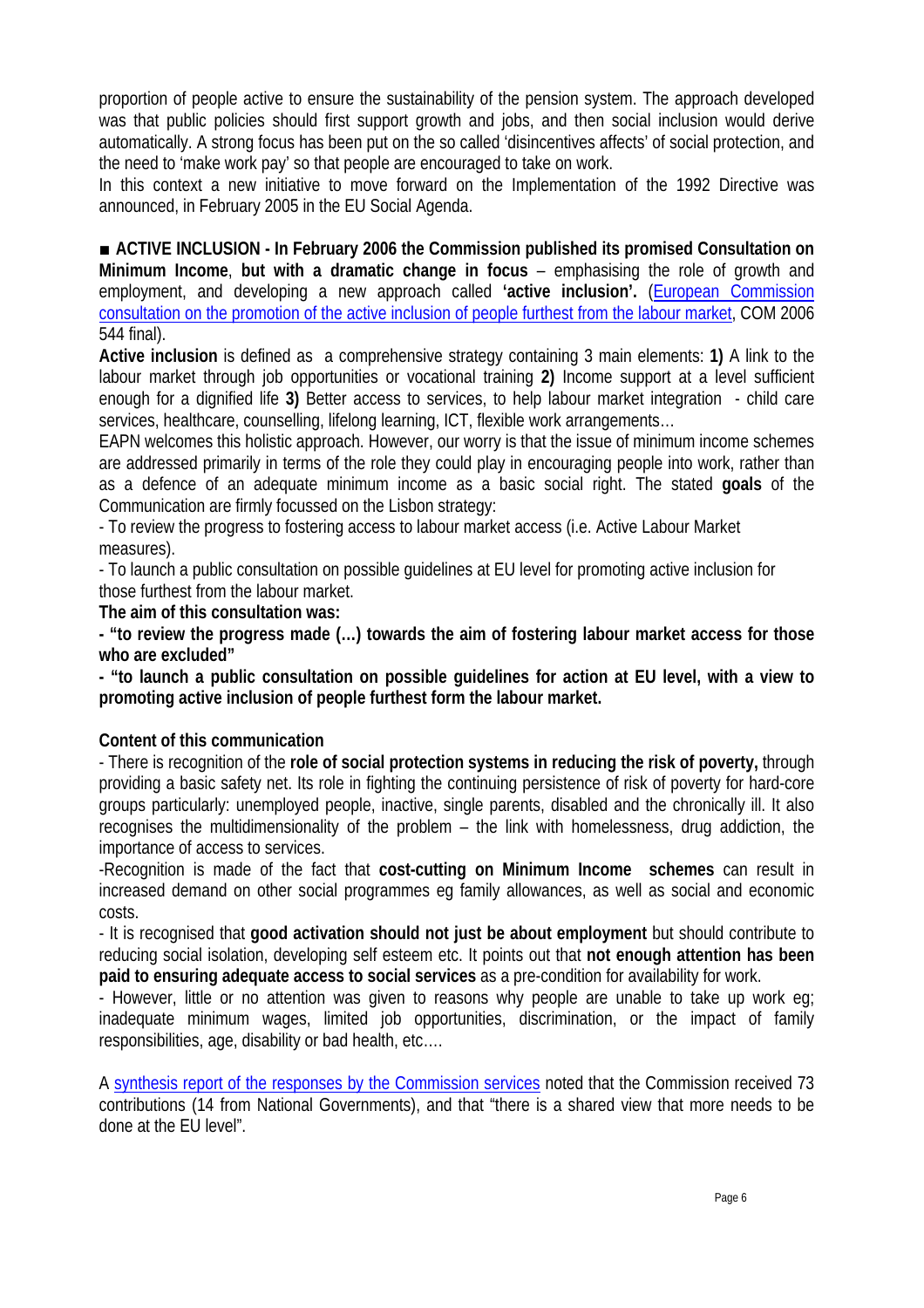■ On 17 October 2007 the EU Commission initiated the second phase of the consultation with a **communication entitled** *"taking forward the active inclusion of people furthest from the labour market***.' COM 2007 620(final). This consultation is open till end February 2008.** 

**This communication recognizes that more needs to be done to implement the 1992 recommendation. It envisages the following EU actions:** 

1) Deepening of the Open Method of Coordination through the adoption of common principles and their subsequent systematic monitoring and evaluation. A new **Recommendation** could promote the identification and adoption of the common principles and detail the elements of the active inclusion strategy, in relation to its three elements: income support sufficient to avoid social exclusion (note that the elements of the 1992 are considered as still fully relevant), link to the labour market, and better access to quality services.

2) A supporting EU framework, including:

- the use of the provisions of the new European Social Fund regulation to promote active inclusion measures;
- the support within the PROGRESS EU programme of the establishment of a Network of Local **Observatories**

#### ■ **Specificities of the consultation process: we must clearly stand up as stakeholders.**

This consultation follows the process provided for under Article 138(2) of the Treaty, which call for the Commission to consult management and labour force before submitting proposals in the policy field. Social partners are first targeted by this consultation, even if, given the subject, the consultation has been widened to public authorities at all level and civil society organisations.

It is important that it remains widely acknowledged that on this matter which is key for social inclusion, civil dialogue must go together with social dialogue, and it is important that we clearly and visibly express ourselves inside and outside of the formal consultation process.

**This current consultation is key and concerns the main areas and EU process that are of interest for EAPN. It opens a window of opportunity to move forward on the effective implementation of the 1992 recommendation. We welcome the Commission willingness to make progress on these issues. At the same time we will identify the contradictions and hidden traps that we see in this approach. It will be important that this initiative is not replacing the broader detailed objectives of the OMC. And we will insist that this process effectively ensure that current policies and measures are monitored and evaluated through active stakeholders process in the OMC, and is a first step in moving towards social standards in the EU. It will be also key that Member States continue to highlight social inclusion as a broader objective and the priority to ensure adequate social protection, rather than a focus on work as the only route out of poverty and social exclusion.**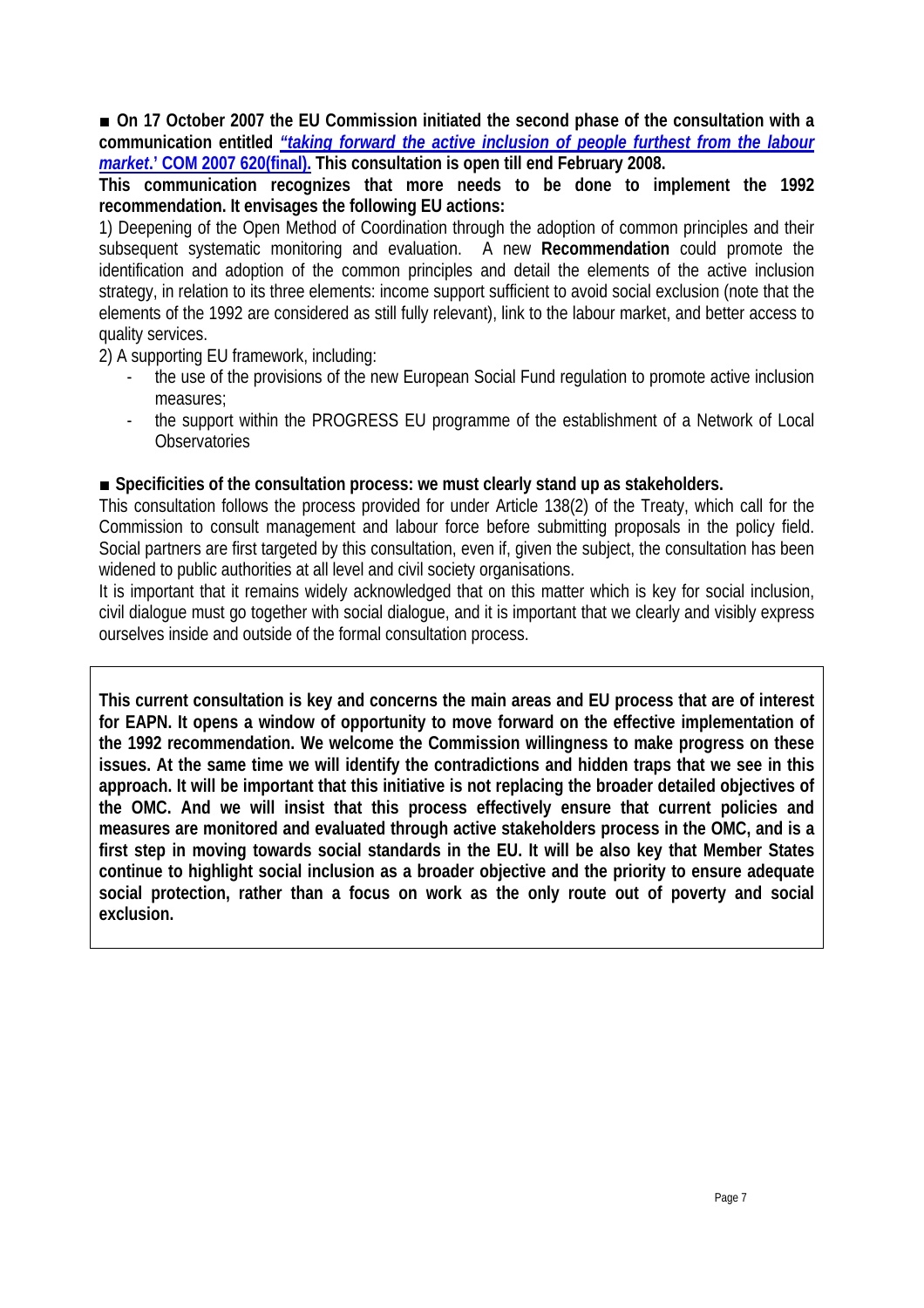## **4. EAPN PAST AND CURRENT ACTIVITIES ON MINIMUM INCOME: DEBATING, LOBBYING, CAMPAIGING!**

**EAPN is currently engaged in:** 

**- Drafting a detailed response to the Communication in due time for the February 2008 dead line, and will be actively lobbying to promote its views both at EU and National level. - Implementing a campaign on Adequate Minimum Income to be launched in December 2007 to insist on the need to ensure that everyone has access to a dignified life through access to Adequate Minimum Income when needed.** 

#### **■ December 07- February 2008: First stage of EAPN Minimum Income campaign!**

Member States will retain the responsibility for defining levels of income support and for establishing a mix between social assistance and services provision and making work pay. However we can now use this EU level initiative on Active Inclusion as a base to encourage Member States to respond to the consultation favourably. We can use this period to **raise awareness on the realities** of life when someone is dependant on minimum income, to **mobilizing public and government opinion in favour of adequate minimum income schemes** and to highlight the dangers associated to pushing people into a jobe at any price, without regard to their personal circumstances... We can also use it to **place emphasis on** the other important factors that the communication has included and which are necessary to enable the full social participation of people experiencing poverty such as **the creation of good quality, secure and well paying jobs** that provide life long learning and support **and the provision of good social services and assistance**. It is also a chance to **reinforce the need to have social rights as an issue in it's own right** and not only as a contributing factor to the overall objectives of the EU to have more growth and jobs. And finally we can use it to **highlight the need for the EU to implement adequate minimum income schemes to ensure that society delivers a life of quality, built on social rights** where everyone is able to take up their responsibilities and participate fully in society.

Campaign information and material (posters and leaflet, campaign guide, open letter to EU governments, comparative table, "Myth and Realities" article…) are available on EAPN website www.eapn.org.

This action is planned in the continuity of a variety of EAPN discussion and activities over the past years, the issue of Minimum Income having been an underlying theme in the Employment and Social Inclusion working groups.

#### **■ November 2007**

In their **review of the implementation of the Strategic reports on Social Protection and Social Inclusion (2006-2008) EAPN** highlighted their concern that active inclusion should not replace the agreed objectives and priorities established previously by the OMC to eradicate poverty and promote social inclusion, and make recommendations for an effective active inclusion strategy, namely:

-Active inclusion should not be seen as the only strategy contributing to the eradication of poverty and social inclusion

-Approaches to active inclusion should really integrate its 3 dimensions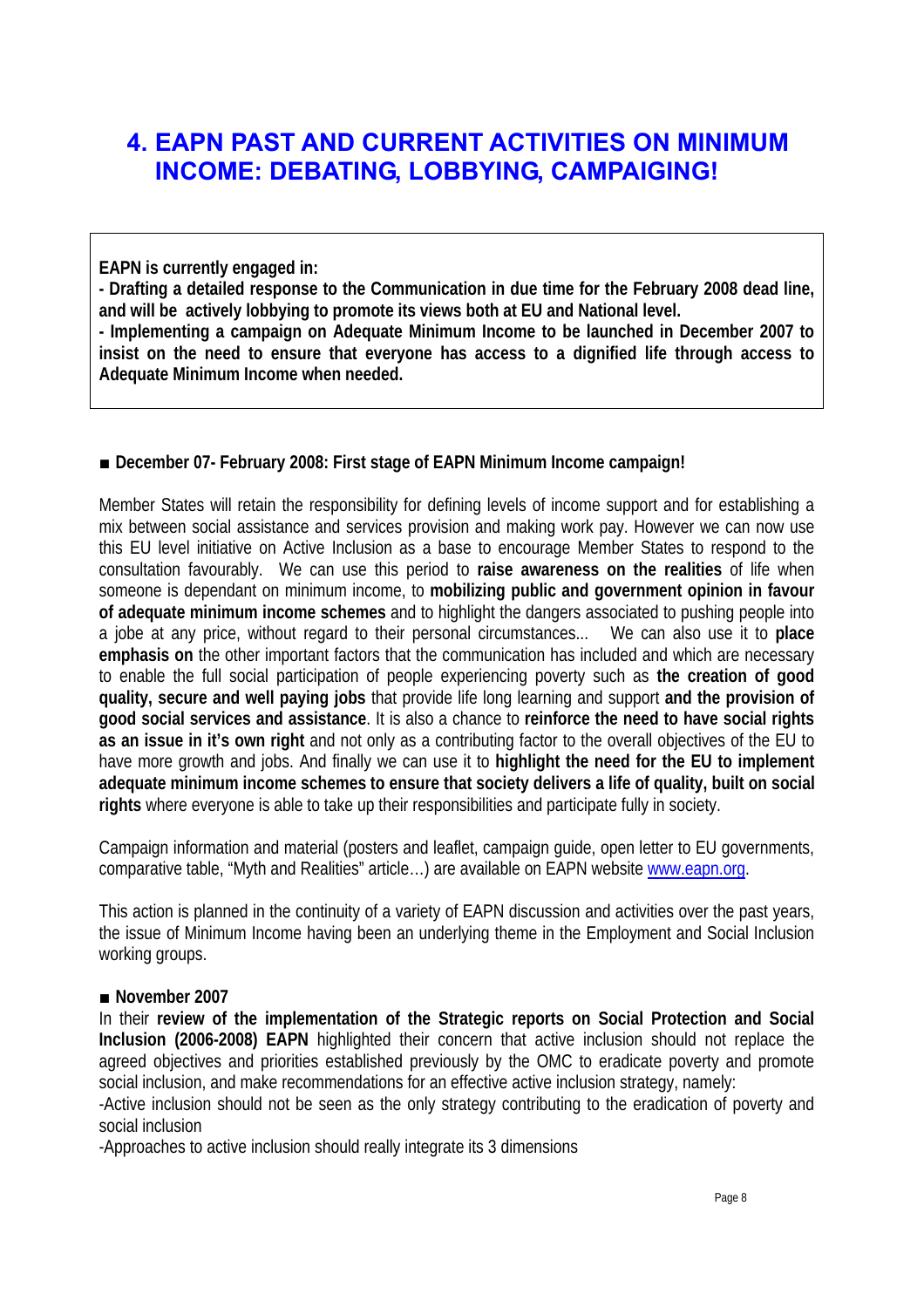-Positive activation should support people on the road to decent jobs

-The EU should move forward to ensure social standards for all

- The importance of a real political ambition and active governance in the Open Method of Coordination to implement this vital agenda (see EAPN report Light year, hard work, October 2007)

**■ 2005–2007 EAPN participated in a transitional European project,** which focused among other issues, on Minimum Income Standards.

This project, which gathered a variety of partners from 9 countries, made the following conclusions.

"The Open Method of Coordination in the field of Social Inclusion is valuable, but is not, in its present form, strong enough to achieve the agreed Council target "*to make a decisive impact on the eradication of poverty by 2010"*. **Additional approaches** are needed to make this happen.

Social standards can play an important role in the fight against poverty in most regions and states participating in the project, and there is potential added value to be gained from an EU-level initiative to ensure common efforts to protect high level social standards accessible to all. Agreeing a common approach to social standards at EU level is best seen as **a process of dialogue involving the European Union, Member States, people experiencing poverty, social researchers and the general public to agree on 'sets' of essential goods and services** needed in each Member State for a dignified life there, and complementary programmes and actions at all the appropriate levels to ensure that everyone has access to such 'sets'.

This approach to setting and achieving common social standards across the EU **should be further investigated and 'piloted' and assessed** for its potential to provide an approach that could contribute to the aim of making a decisive impact on the eradication of poverty.

Many partners felt that an **EU Directive** to require Member States to guarantee the resources needed for human dignity could also provide useful added value and should be investigated further.

Strengthening the application of **international instruments such as the Council of Europe's European Social Charter (revised version, 1996), EU Charter of Fundamental Rights and the UN International Covenant on Economic, Social and Cultural Rights** should play an important role in securing high level social standards accessible to all in the European Union".

(see more information on the project on EAPN Ireland website.

**■ February 2007** - EAPN expressed its worries on the confusing mix up of the terms minimum income and minimum resources at the EPSCO Council which led to the questioning of the political will to deliver on this issue in a press release.

■ **April 2006** EAPN issued its response to the European Commission's first communication on active inclusion and contributed to the Social Platform's response.

**■ March 2006** – EAPN participated in the Parliamentary Fourth World Inter-group on minimum income and supported the development of the inter-groups response to the consultation.

■ In September 2005 EAPN issued a special 'Network News' on this theme, and we participated in a Social Platform conference on Fundamental Rights with a focus on this issue.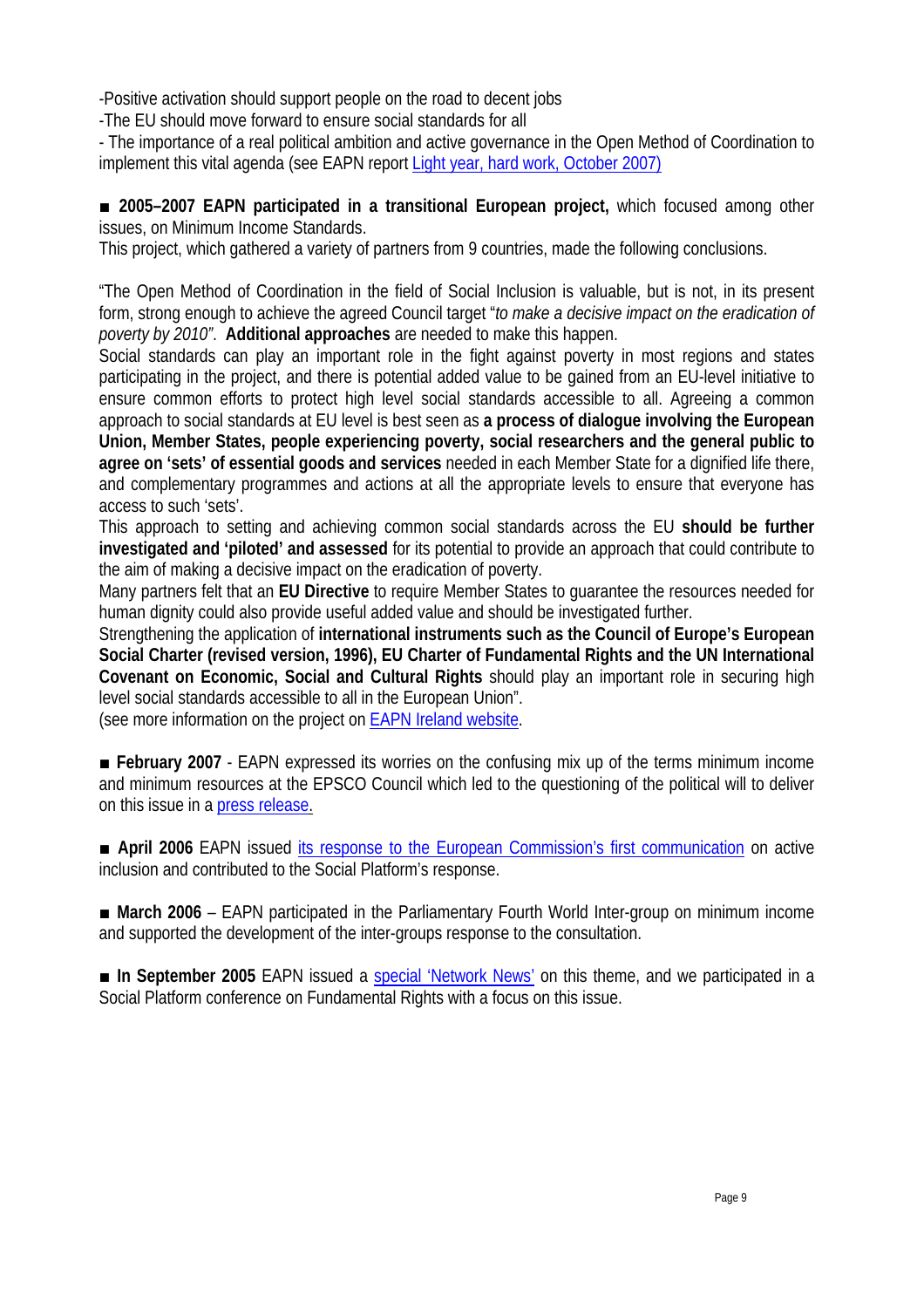# **ANNEXES**

1- EAPN core demands

2- Glossary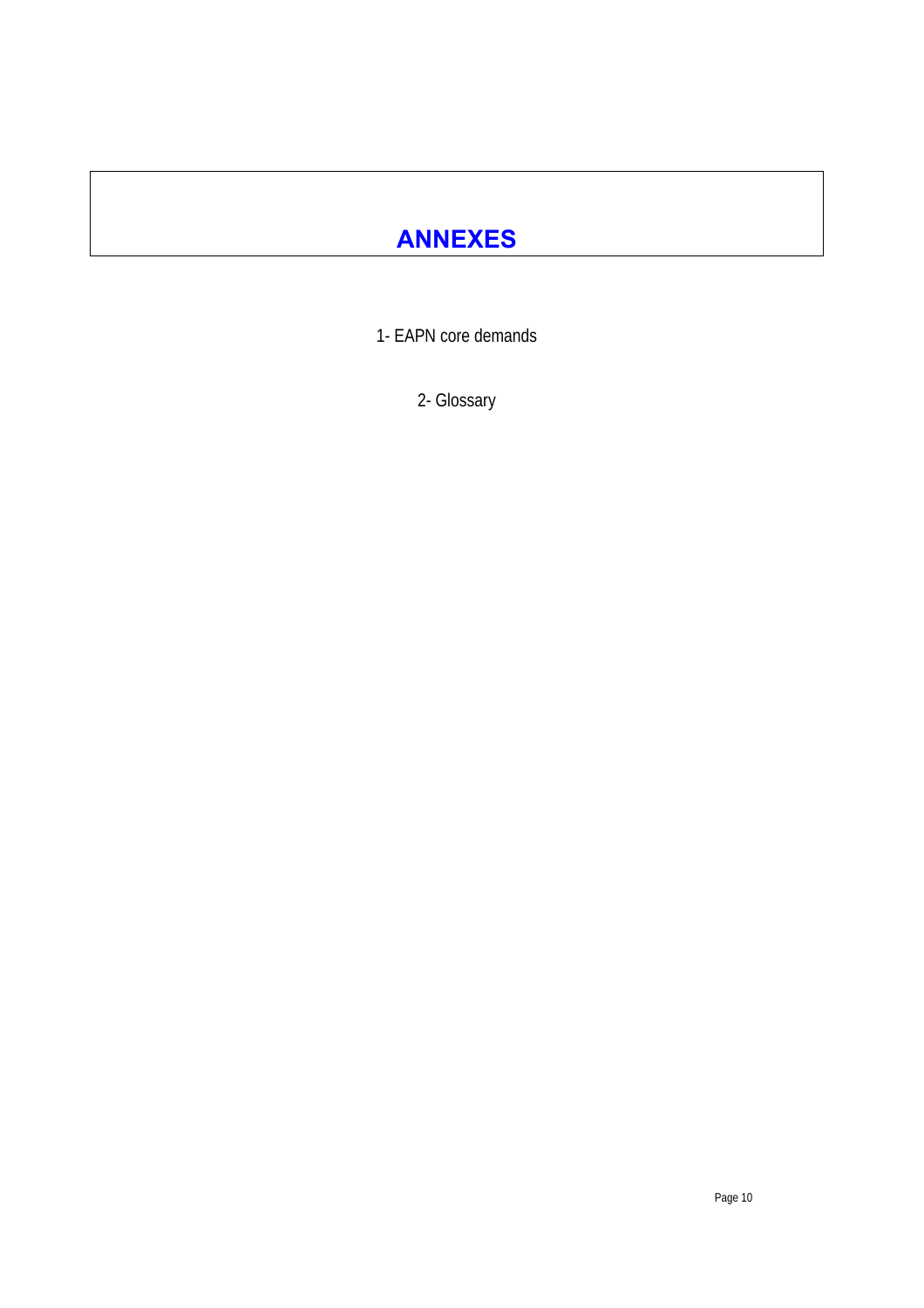## EAPN CORE DEMANDS ON MINIMUM INCOME: WHAT DO WE WANT

*On the concept*

- 1. It should not be accepted that, in the EU, some people are being left without sufficient income for a dignified life.
- 2. Access to decent and adequate income should be considered as a **basic right** for all, as part of the right for all to have a dignified life.
- 3. Minimum Income schemes should be recognized as a key element in the Social Protection systems, necessary to increase **social cohesion** and fight against poverty, as well as to build a cohesive society for next generations.
- 4. Such a positive notion should counter negative **representations** associated with Minimum Income schemes (as leading to benefits dependency, promoting passive behavior, or as a non productive heavy burden for public finances…). On the contrary it has to be highlighted that non providing Minimum Income can have a huge cost in terms of social cohesion.
- 5. EAPN insists that the clear notion of **Minimum Incom**e is used and promoted as a common EU reference, and not the vague notion of resources likely to open the way to a variety of implementation including in kind support, or confusion with minimum wage.
- 6. An **integrated approach** should insure that access to **Minimum Income**, access to the **Labour Market** and access to **quality services** are developed and mutually reinforcing, as part of a positive Active Inclusion approach.
- 7. Minimum Income schemes should be part of **integrated social, employment and economic policies**. Minimum income, combined with more and better quality jobs, are essential to eradicate poverty and promote social inclusion.

#### *On its implementation*

- 8. Minimum Income schemes should be developed in **every Member States** (including Italy, Hungary and Greece where no comprehensive minimum income system exists).
- 9. Minimum Income schemes should be **effective** in lifting people out of poverty. Their adequacy should be checked with the participation of people concerned (see the 'Basket of Goods' process proposed in the transnational exchange project on Social Standards http://www.eapn.ie/standards/).
- 10. The adequacy of Minimum Income schemes should be assessed with regard to their concrete purchasing power, notably taking into account accessibility of services, and the issue of debt.
- 11. Minimum Income schemes should be easily **accessible to all**. Member States should be encouraged to **rationalise the complex, entangled mesh** of income support schemes whether minimum income or contributory replacement income schemes or other benefits, in order to address the lack of take up.
- 12. **The specific barriers and obstacles that different target groups face in accessing Minimum Income should be recognized and identified**, such as these faced by single parents or people suffering from long-term sickness, as well as those that arise from gender, age, ethnicity or migrant status, disability, religious or other beliefs, sexual orientation or other factors.
- 13. Minimum income schemes should be recognized and promoted as providing an **essential secure income base,** necessary element in itself of 'good activation' policies, and not be part of activation policies using compulsion, and the importance of **integrated, personalized, pathway strategies** that support people into work or **"**along the road" to inclusion should be emphasized.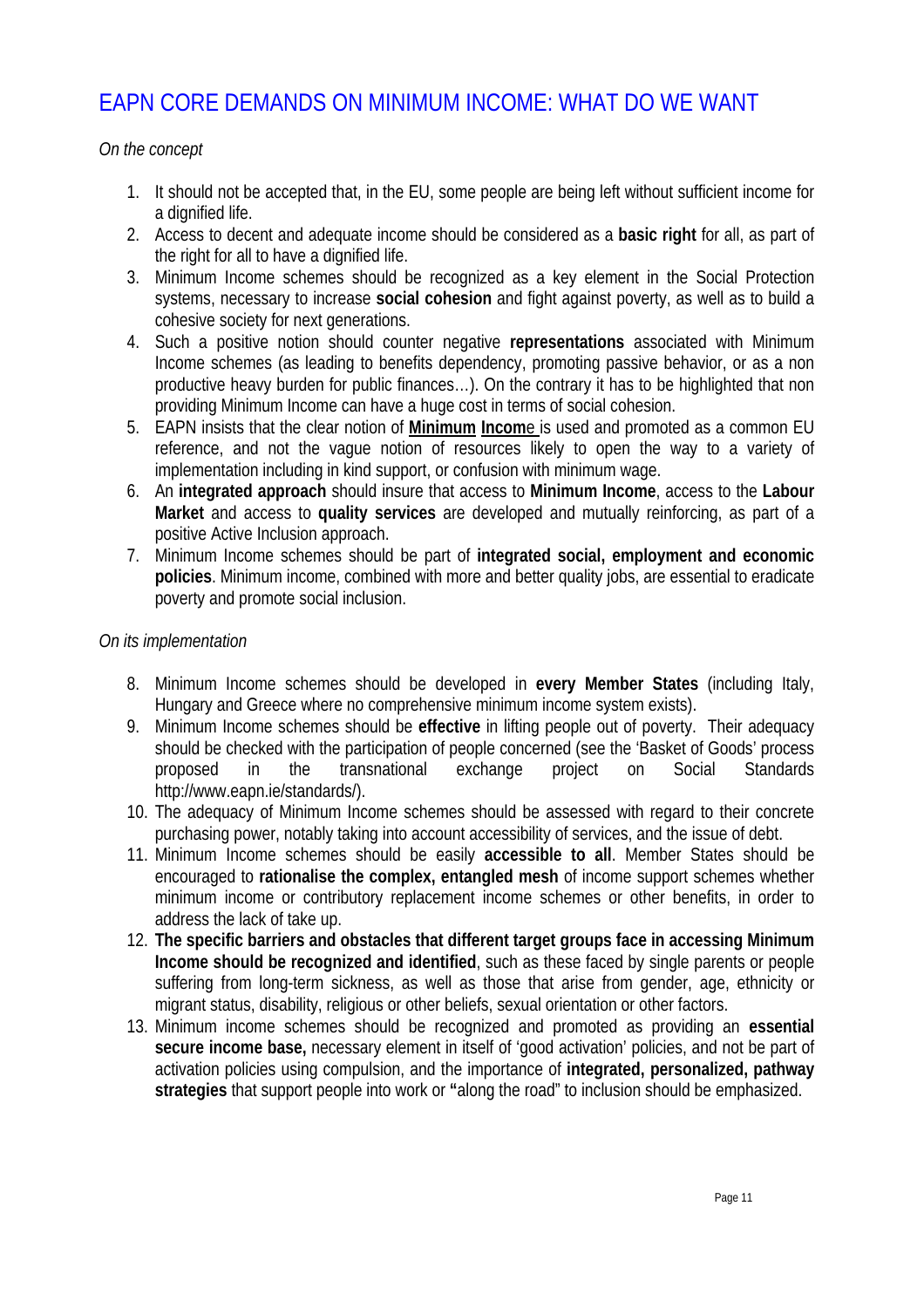- 14. The right **to quality, affordable services** as an essential counterpart to ensuring a decent income for all should be recognized and **promoting integrated services** that respond to the **multidimensionality** of poverty should be promoted
- 15. To promote good governance and participation by **directly involving people in poverty** in the development, management and evaluation of Minimum Income schemes, together with **NGOs**  that support them and other key stakeholders.

#### *On the role of the EU with regard to the needs of People Experiencing Poverty*

- 16. We demand that Minimum Income schemes are considered as the concrete emblematic implementation of the European Social Model that ordinary people in Europe are expecting, and that European Institutions take major steps to ensure the effective implementation in all Member States in the coming months.
- 17. The EU should build on the **1992 Council recommendation,** and develop and implement **standards** on minimum income, using a variety of instruments in the Social Inclusion area:
	- the **Open Method of Coordination on Social Inclusion and Social Protection** should focus and deliver on Minimum Income, and establish and update adequate levels, and then to monitor and evaluate the impact.
	- the promotion of **peer review and mutual learning** on good practice examples of minimum income and a stronger Mutual should be promoted;
	- a Directive on the basis of article **Article 137 (1) h of the Treaty should be considered.**
- 18. Furthermore, the objective of developing and guaranteeing adequate Minimum Income based on rights should be mainstreamed in the Community Employment and Economic policies, including Active Labour Market Policies/Active Inclusion, the Lisbon agenda, Internal market policies with regards to their impact on services, and comprehensive transversal policy proposal developed.

 In its approach the European Union should promote participative approaches to the review, the shaping and the implementation of Minimum Income schemes.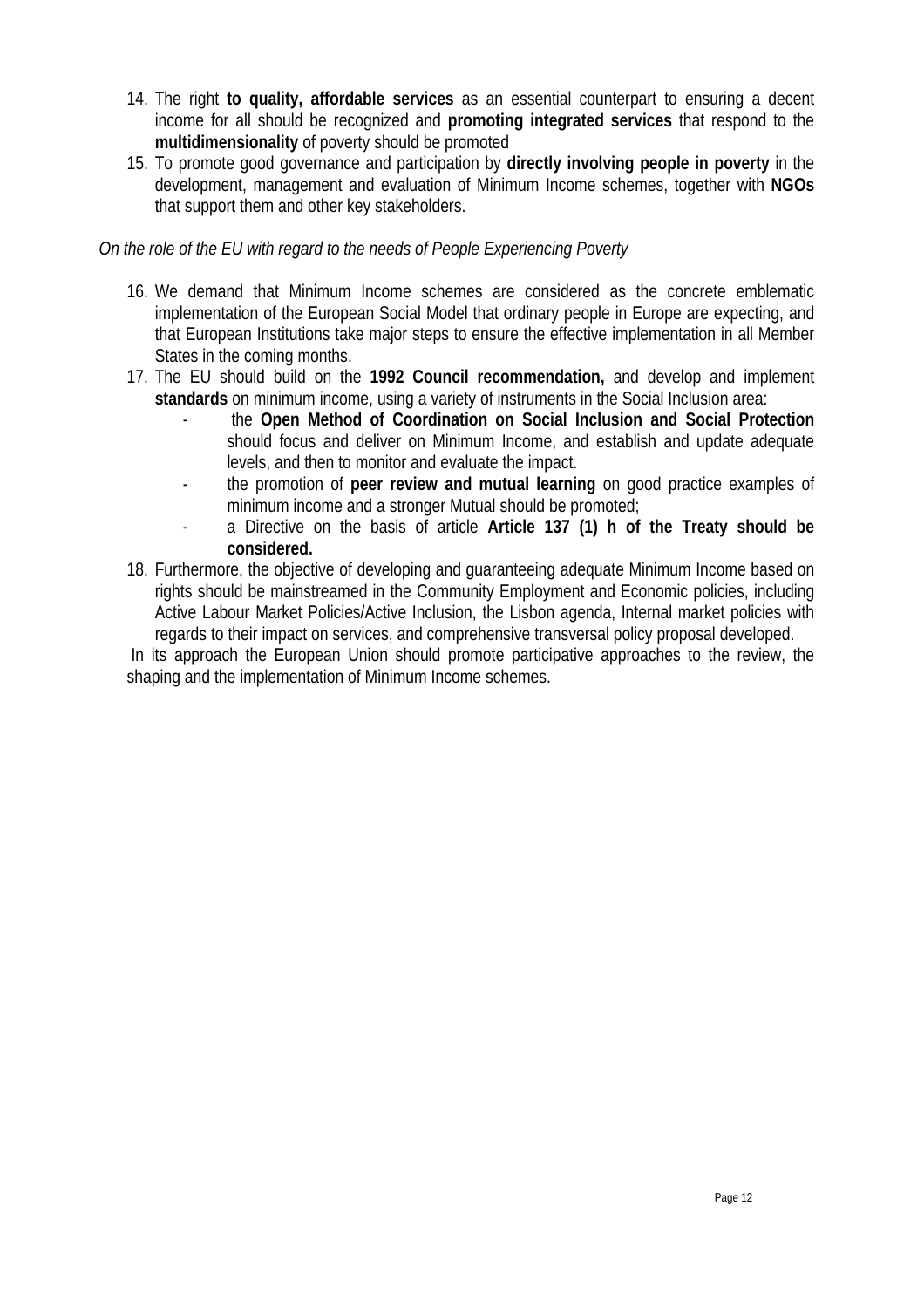# **GLOSSARY**

**Social security or welfare benefits** is a name for the incomes provided by public authorities on various grounds: for sickness and disabilities, youth or old age, family responsibilities, unemployment and so on. Some of these forms of income maintenance are also called **replacement benefits** since they replace earnings from employment when people are unemployed.

Benefits are organized on the base of social insurance (entitlement by contributions) or social assistance (entitlement on the basis of low income).

**Minimum Income** provisions are social assistance schemes of last resort and are therefore a lifeline for the people in greatest poverty in Europe. Most of EU Member States have some kind of minimum income scheme, incorporating different strands of social welfare and assistance, though the accessibility and adequacy of the schemes vary enormously. Most of them do not pay benefits sufficient to overcome poverty, but only alleviate it to some extent.

Minimum Incomes of the social assistance kind must be distinguished from **minimum wage schemes**  which offer employees a floor level of salary fixed by law.

In 1992 the European Council recommended Member States to recognize people's basic right to "sufficient resources and social assistance **to live in manner compatible with human dignity**".

Minimum Income is distinct from **basic income** which is an income unconditionally granted to all on an individual basis, without means test or work requirement.

EAPN believes that it is important to use the widely understood idea of Minimum Income instead of the confusing concept of '**minimum resources'** which may be used to refer to the provision of services in kind. However it is crucial that Minimum Income schemes are complemented with good quality accessible services and, for those people able to return to the labour market, positive action to support them back into employment.

The levels of Minimum Income should be fixed in relation to the national standards of adequacy and decency. Adequate Minimum Incomes should be at the heart of high level Social Standards so that the European Union is better equipped to become a cohesive society. This is why we promote the notion of **Adequate Minimum Income** for a dignified life.

**Poverty and inequality:** for an introduction to the poverty debate, explanations on how poverty is understood and measured currently in the EU, key sources of information and data see EAPN Poverty explainer, November 2007.

#### .**EU bodies, processes and key documents**

**European Council**: meeting of the European Commission and heads of Member States four times a year to agree overall EU policy and to review progress. It is the highest level policy making body in the EU, and often referred to as 'summits'. See Council website.

**Lisbon Strategy**: Action and development plan for the European Union – *"to make Europe, by 2010, the most competitive and most dynamic knowledge based economy in the world" – See Europa webpage on* Growth and Jobs.